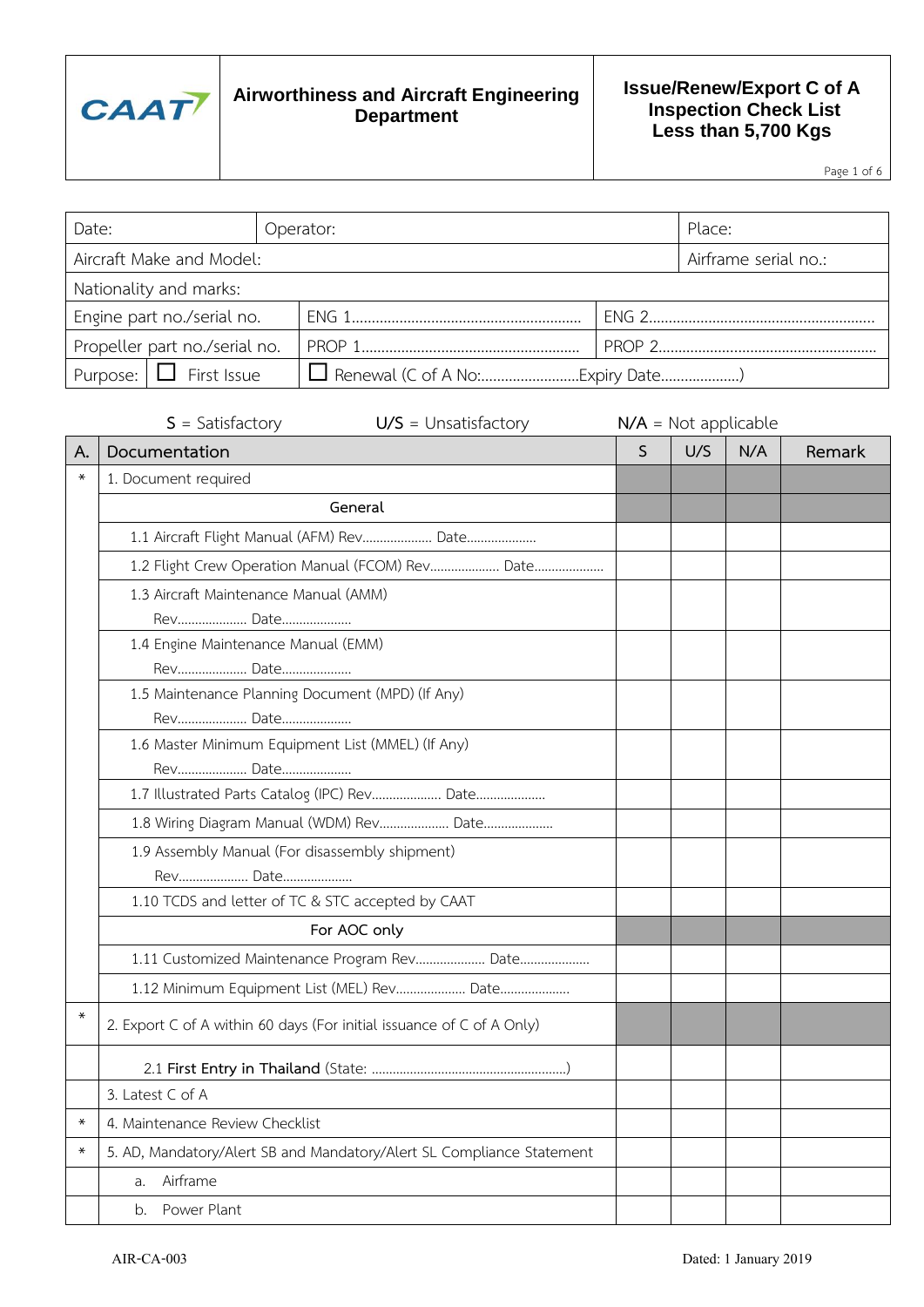

**Issue/Renew/Export C of A Inspection Check List Less than 5,700 Kgs**

Page 2 of 6

| А.     | Documentation (cont'd)                                                                                       | S            | U/S | N/A | Remark |
|--------|--------------------------------------------------------------------------------------------------------------|--------------|-----|-----|--------|
|        | Propeller<br>C.                                                                                              |              |     |     |        |
|        | d. Component                                                                                                 |              |     |     |        |
| ∗      | 6. Logbooks and associated records                                                                           |              |     |     |        |
|        | a.                                                                                                           |              |     |     |        |
|        | b.                                                                                                           |              |     |     |        |
|        | C.                                                                                                           |              |     |     |        |
|        | 7. Hard Time, Life Limited Parts List and Record with Appropriate Certificate<br>(CAAT Form 1, C of C, etc.) |              |     |     |        |
|        | 8. Aircraft Repair Record (Dent and Buckle, etc.)                                                            |              |     |     |        |
|        | 9. Modification Record (SB, STC, etc.)                                                                       |              |     |     |        |
|        | 10. Electrical Load Analysis                                                                                 |              |     |     |        |
| ∗      | 11. Compass Swing Record Date                                                                                |              |     |     |        |
|        | 12. Mode S Transponder coding record                                                                         |              |     |     |        |
|        | 13. ELT coding record                                                                                        |              |     |     |        |
| ∗      | 14. Engine & Propeller Production or Maintenance Release Documents                                           |              |     |     |        |
|        | a.                                                                                                           |              |     |     |        |
|        | b.                                                                                                           |              |     |     |        |
| ∗      | 15. Maintenance Record & Certificate of Release to Service (CRS)                                             |              |     |     |        |
|        | 16. Manufacturing Certificate of Conformity                                                                  |              |     |     |        |
| ∗      | 17. Weight & Balance Record (within 1 year from C of A submitting date)                                      |              |     |     |        |
| $\ast$ | 18. Flight Test Report / Last Journey Log                                                                    |              |     |     |        |
|        | 19. Passenger cabin configuration (LOPA) with Emergency Equipment List                                       |              |     |     |        |
| В.     | General                                                                                                      | S            | U/S | N/A | Remark |
|        | 1. Registration Mark (Left Wing and Fuselage or Vertical Rudder)                                             |              |     |     |        |
|        | 2. Fireproof Registration plate secured to the aircraft in a prominent<br>position near the main entrance    |              |     |     |        |
|        | 3. Manufacturer's data plate                                                                                 |              |     |     |        |
| C.     | Flight Deck Inspection                                                                                       | $\mathsf{S}$ | U/S | N/A | Remark |
|        | 1. Inspect the conditions of following items:                                                                |              |     |     |        |
|        | <b>VFR Day</b>                                                                                               |              |     |     |        |
|        | a. Instrument security and range markings                                                                    |              |     |     |        |
|        | b. Magnetic Compass (Standby Compass)                                                                        |              |     |     |        |
|        | c. Airspeed Indicator                                                                                        |              |     |     |        |
|        | d. Sensitive altimeter adjustable for barometric pressure                                                    |              |     |     |        |
|        | e. Vertical Speed Indicator (Rate-of-climb and Descent)                                                      |              |     |     |        |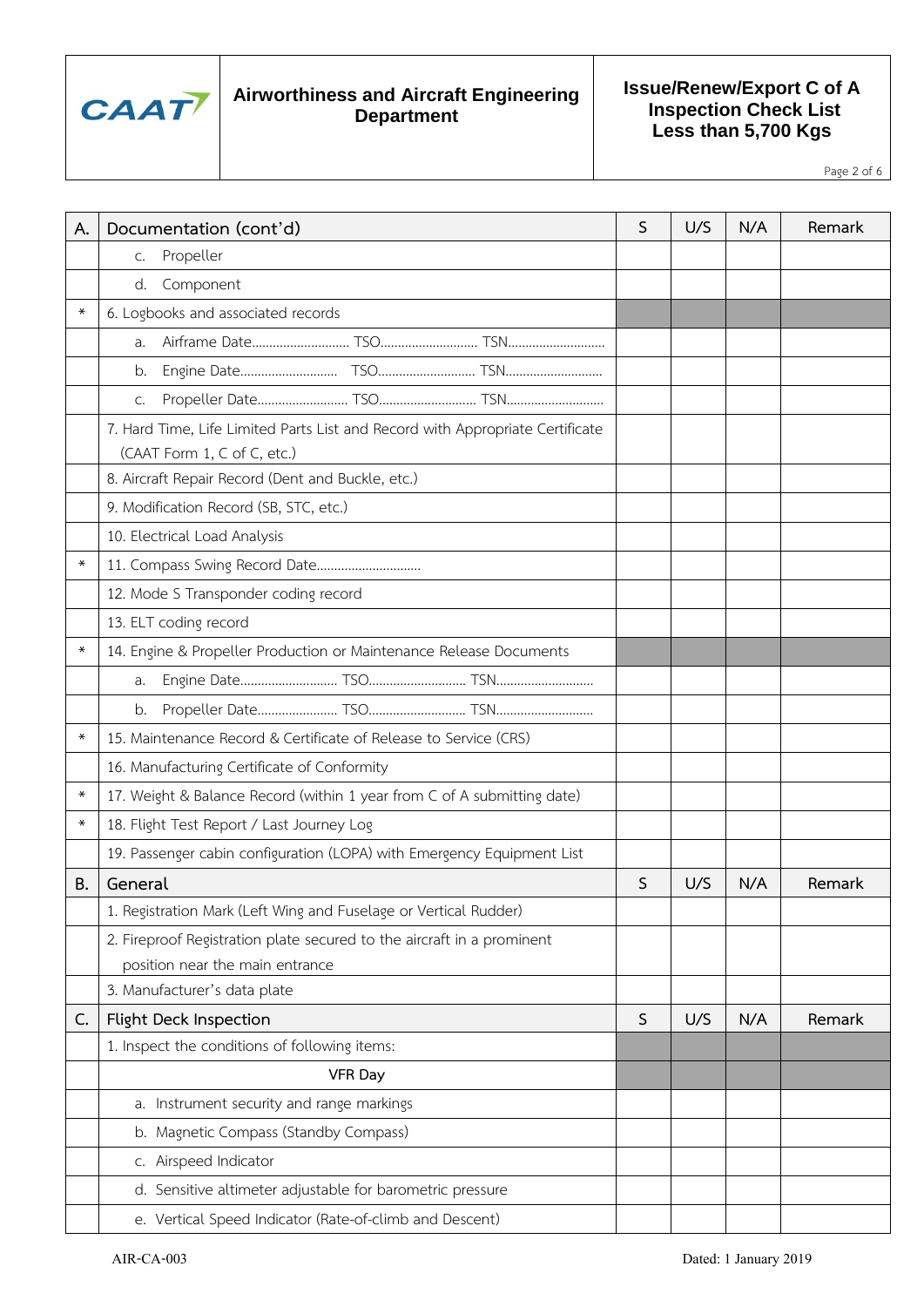

**Issue/Renew/Export C of A Inspection Check List Less than 5,700 Kgs**

Page 3 of 6

| C. | Flight Deck Inspection (Cont'd)                                                                | S | U/S | N/A | Remark |
|----|------------------------------------------------------------------------------------------------|---|-----|-----|--------|
|    | f. Clock (Specific Hour, Minute, Second)                                                       |   |     |     |        |
|    | g. Tachometer for each engine                                                                  |   |     |     |        |
|    | h. Oil pressure gauge for each engine using pressure system                                    |   |     |     |        |
|    | Oil temperature gauge for each air-cooled engine<br>i.                                         |   |     |     |        |
|    | Temperature gauge for each liquid-cooled engine<br>j.                                          |   |     |     |        |
|    | k. Manifold pressure gauge for each altitude engine                                            |   |     |     |        |
|    | l. Fuel Quantity and Fuel Flow meter                                                           |   |     |     |        |
|    | m. Landing Gear Position Indicator. (for retractable landing gear aircraft)                    |   |     |     |        |
|    | VFR Night (Additional to VFR Day)                                                              |   |     |     |        |
|    | a. Position Light or Navigation Light Switch                                                   |   |     |     |        |
|    | b. Anti-collision Light (Beacon Light/Strobe Light) Switch                                     |   |     |     |        |
|    | c. Landing Light Switch                                                                        |   |     |     |        |
|    | d. Taxi Light Switch (If installed)                                                            |   |     |     |        |
|    | e. Instrument panel system                                                                     |   |     |     |        |
|    | f. Internal lighting system                                                                    |   |     |     |        |
|    | IFR (Additional to VFR Day and VFR Night)                                                      |   |     |     |        |
|    | a. Two-way Communication (VHF, etc.)                                                           |   |     |     |        |
|    | b. Turn and Slip Indicator or Turn Coordinator                                                 |   |     |     |        |
|    | c. Gyroscopic pitch and bank/Attitude indicator (artificial horizon)                           |   |     |     |        |
|    | d. Gyroscopic direction/Heading Indicator                                                      |   |     |     |        |
|    | e. Outside Air Temperature (OAT)                                                               |   |     |     |        |
|    | Microphones/Interphone system - select Com 1 and Com 2 to<br>f.<br>ensure systems are working, |   |     |     |        |
|    | Navigation equipment suitable for the route to be flown or as<br>required by ATC               |   |     |     |        |
|    | Transponder (Mode A/ Mode S - for aircraft entered designated<br>airspace)                     |   |     |     |        |
|    | VHF Omni-direction Range or VOR / GPS (If install)                                             |   |     |     |        |
|    | Distance Measuring Equipment (DME)                                                             |   |     |     |        |
|    | 2. Seat belts and shoulder harnesses (Technical Standard Order making,                         |   |     |     |        |
|    | metal to metal latching, and general condition)                                                |   |     |     |        |
|    | 3. Compass Swing correction card                                                               |   |     |     |        |
|    | 4. Test the ELT for operation and recording of signal in the portable tester                   |   |     |     |        |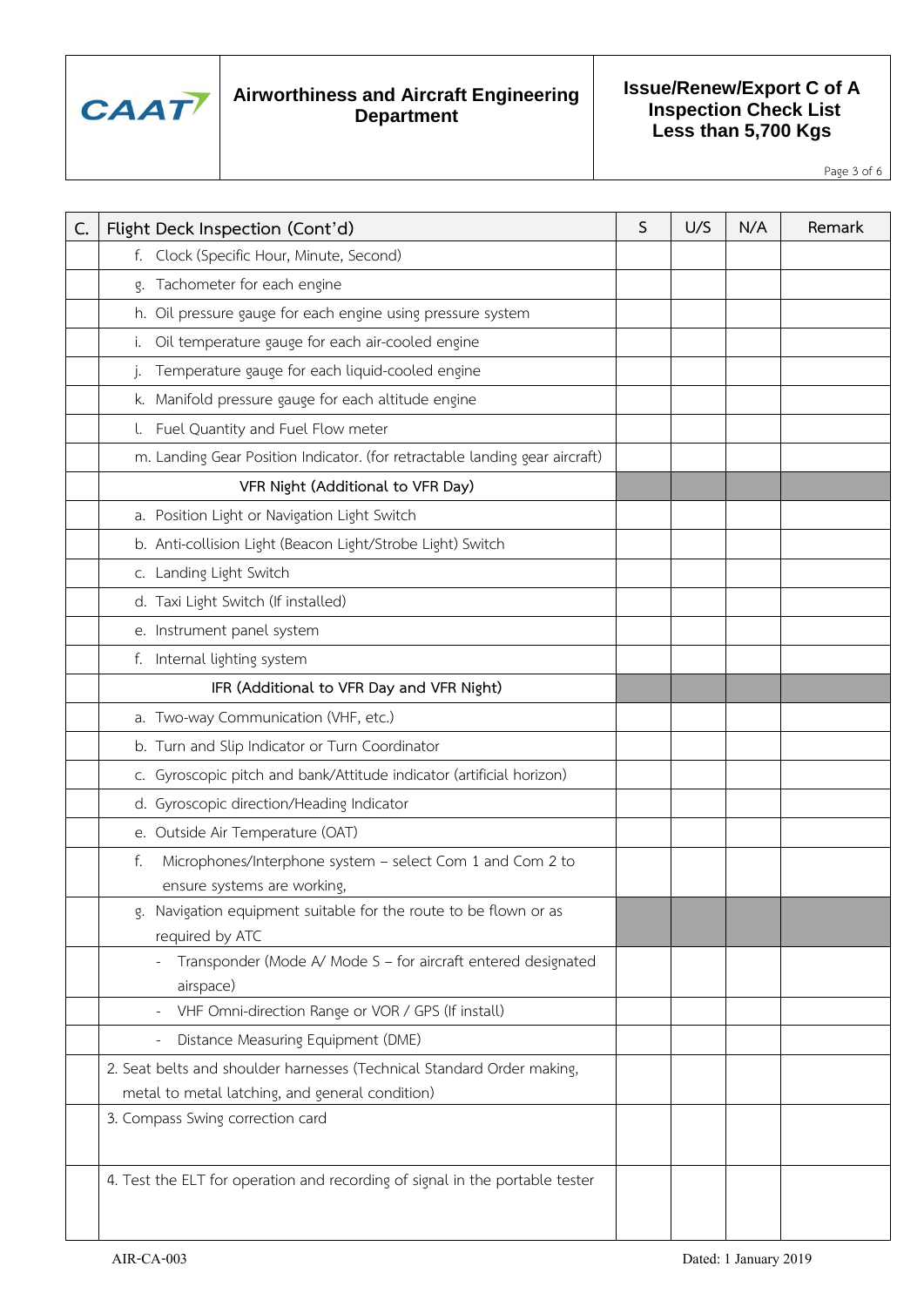

**Issue/Renew/Export C of A Inspection Check List Less than 5,700 Kgs**

Page 4 of 6

| Flight Deck Inspection (Cont'd)                                                  | S                                                                                          | U/S | N/A | Remark                                       |
|----------------------------------------------------------------------------------|--------------------------------------------------------------------------------------------|-----|-----|----------------------------------------------|
| 5. Documents on Board                                                            |                                                                                            |     |     |                                              |
| 5.1 General                                                                      |                                                                                            |     |     |                                              |
| a. C of R                                                                        |                                                                                            |     |     |                                              |
| b. C of A                                                                        |                                                                                            |     |     |                                              |
| c. Journey Log (including MEL lists) Certificate of Insurance                    |                                                                                            |     |     |                                              |
| d. Radio License, should there be any communication radio                        |                                                                                            |     |     |                                              |
| e. Aircraft Flight Manual/Pilot Operation Handbook Rev Date                      |                                                                                            |     |     |                                              |
| f. Intercept Procedures                                                          |                                                                                            |     |     |                                              |
| 5.2 For AOC only                                                                 |                                                                                            |     |     |                                              |
| a. Copy of AOC and Operation Specification                                       |                                                                                            |     |     |                                              |
| b. Technical Log/ Maintenance Log/ Release to Service                            |                                                                                            |     |     |                                              |
| c. Weigh and Balance Report                                                      |                                                                                            |     |     |                                              |
| d. Minimum Equipment List Rev Date                                               |                                                                                            |     |     |                                              |
| e. Repair & Damage status (Dent and Buckle Chart)                                |                                                                                            |     |     |                                              |
| f. Noise Certificate (if any)                                                    |                                                                                            |     |     |                                              |
| Cabin Inspection: Inspect the cabin, to include the following:                   | $\mathsf{S}$                                                                               | U/S | N/A | Remark                                       |
| 1. Cabin emergency equipment, to include the following:                          |                                                                                            |     |     |                                              |
| a. Flashlight                                                                    |                                                                                            |     |     |                                              |
| b. First aid kit (seal and security)                                             |                                                                                            |     |     |                                              |
| c. Emergency oxygen for proper pressure and security (over 10,000 feet)          |                                                                                            |     |     |                                              |
| d. Fire extinguishers for security, pressure, seal, and date of last inspection. |                                                                                            |     |     |                                              |
| 1 for cockpit area<br>O                                                          |                                                                                            |     |     |                                              |
| 1 for cabin area (If cabin area separated from cockpit area)<br>$\circ$          |                                                                                            |     |     |                                              |
| e. Emergency briefing cards                                                      |                                                                                            |     |     |                                              |
| Flight over water (when flying en route over water beyond gliding distance       |                                                                                            |     |     |                                              |
| from the shore)                                                                  |                                                                                            |     |     |                                              |
|                                                                                  |                                                                                            |     |     |                                              |
|                                                                                  |                                                                                            |     |     |                                              |
| For Seaplane (Additional to Landplane)                                           |                                                                                            |     |     |                                              |
|                                                                                  |                                                                                            |     |     |                                              |
|                                                                                  |                                                                                            |     |     |                                              |
| h. Anchor                                                                        |                                                                                            |     |     |                                              |
| i. Sea anchor (drogue), when necessary to assist in maneuvering                  |                                                                                            |     |     |                                              |
| 2. Crew and passenger seats ensure integrities and condition                     |                                                                                            |     |     |                                              |
|                                                                                  | For Landplane<br>f. Life jacket or equivalent individual floatation device for each person |     |     | g. Equipment for making the distress signals |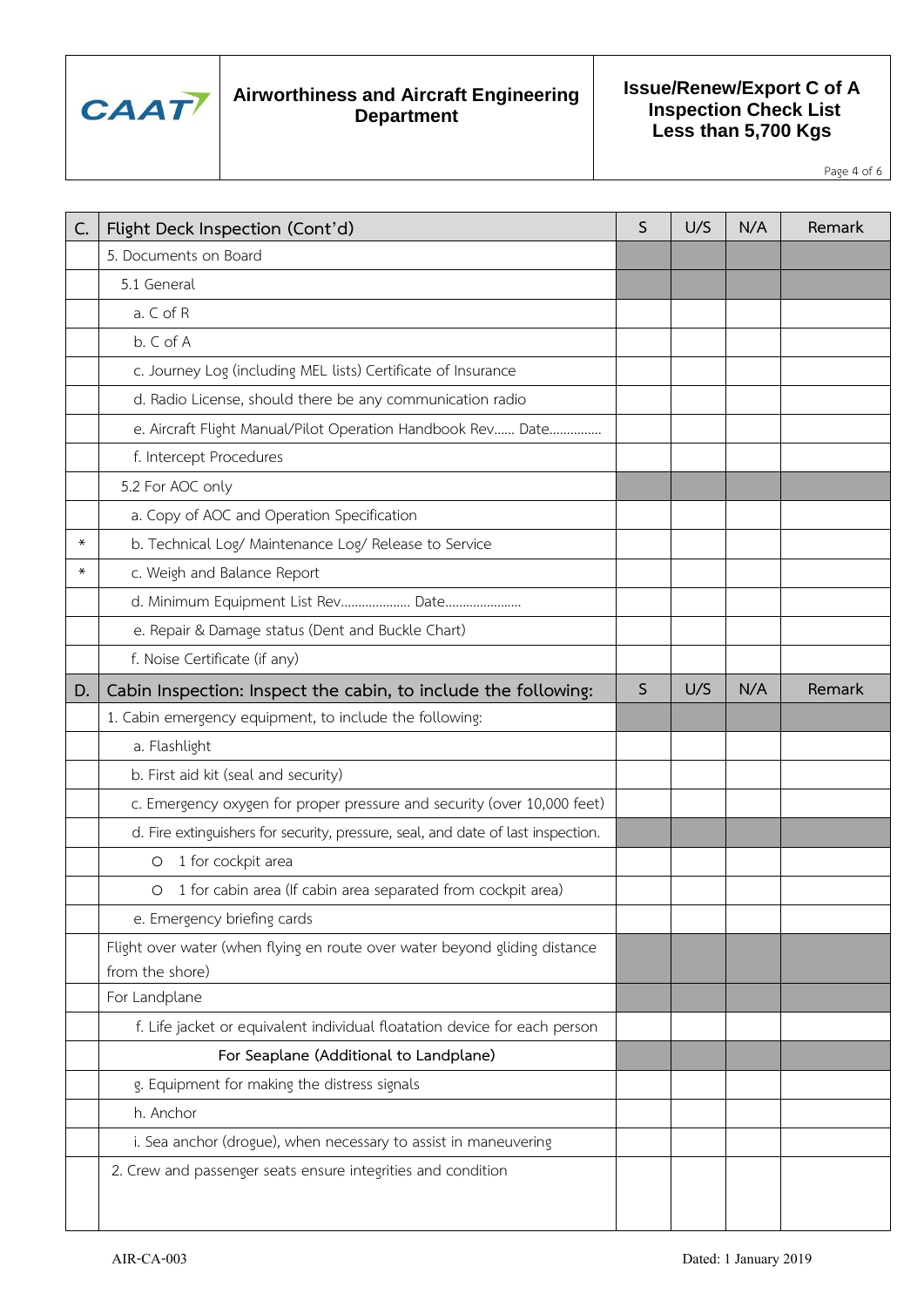

### **Issue/Renew/Export C of A Inspection Check List Less than 5,700 Kgs**

Page 5 of 6

| Ε. | <b>Baggage Compartment</b>                                                         | S | U/S | N/A | Remark |
|----|------------------------------------------------------------------------------------|---|-----|-----|--------|
|    | 1. Ensure properly latch and lock of baggage compartment door, hinge,              |   |     |     |        |
|    | latch                                                                              |   |     |     |        |
| F. | General Condition of Exterior:                                                     | S | U/S | N/A | Remark |
|    | 1. Any indication of wear, chafing lines, chafing wires, cracks, dents,            |   |     |     |        |
|    | corrosion or other damage of Fuselage, wing, wheel well, empennage                 |   |     |     |        |
|    | and canopy                                                                         |   |     |     |        |
|    | 2. Ensure proper condition of Wings (Aileron, Trim, Flap, Pitot and Static         |   |     |     |        |
|    | Discharge) for cracks, corrosion, missing, dents or other damage                   |   |     |     |        |
|    | 3. Ensure condition of empennage (Horizontal Stabilizer, Elevator Trim,            |   |     |     |        |
|    | Vertical Stabilizer, Rudder)                                                       |   |     |     |        |
|    | 4. General condition of Engine (Cowling, pylon and Buffer, Battery,                |   |     |     |        |
|    | Generator or Alternator)                                                           |   |     |     |        |
|    | 5. General condition of Propeller and Spinner (chafing, crack, dent)               |   |     |     |        |
|    | 6. Anti-Collision light (Beacon light, Strobe Light), Navigation light, Taxi light |   |     |     |        |
|    | and Landing light.                                                                 |   |     |     |        |
|    | 7. Pitot/Static (Damage, Block and Corrosion)                                      |   |     |     |        |
|    | 8. Antenna Placement and Condition                                                 |   |     |     |        |
| G. | Export C of A                                                                      | S | U/S | N/A | Remark |
|    | 1. Special Requirement(s) from Importing Country                                   |   |     |     |        |
|    | 2. Acceptance Letter for exemption (If any)                                        |   |     |     |        |
|    | 3. Document for disassembly and maintain the aircraft part (If any)                |   |     |     |        |

Document required for issue C of A.

- 1. C of A application form
- 2. C of A issue/renew inspection checklist
- 3. Copy of Item  $(* )$